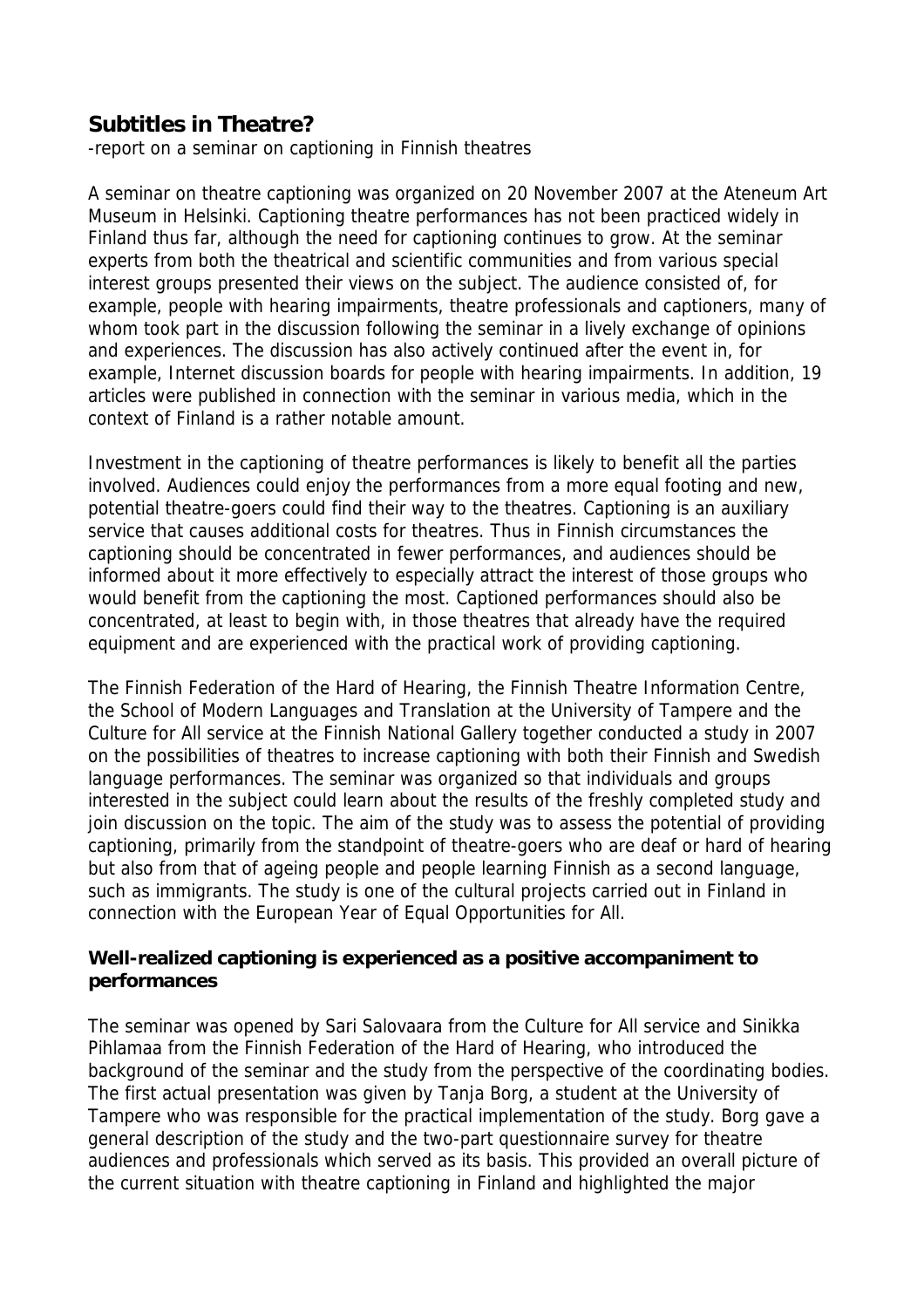development areas for the near future in the field. The survey was carried out in the Espoo City Theatre in 17-18 April 2007 in connection with a visiting production of the Swedish Riksteatern and Regionteatern Blekinge Kronoberg theatres. A few answers were also obtained from some of the other localities on the production tour. The play in question was an adaptation of the emigrant epic Utvandrarna (The Emigrants).

According to the answers, patrons have very positive views about increased captioning in theatres. People with hearing impairments remarked that they would go to the theatre much more often if there were more captioned performances available. On the other hand, theatre-goers without problems with hearing did not feel that the captioning disturbed their own theatre experience. They also expressed positive views about captioning, which they had already become accustomed to in the opera and in cinemas.

The survey also showed what kind of wishes theatre-goers had in regard with the practical realization of the captioning. One common request was that special attention should be paid to the placement of the text. The captioning and the action on stage should fit into the viewers field of vision at the same time, to provide a comprehensive theatre experience. Ideally, the captioning should be placed in different parts of the scenery depending on where the scene is taking place, so that it is easier to follow. Many of the viewers of the captioning, not only those with hearing impairments, found it at times difficult to connect the dialogue to the right speaker, and it was suggested that, for example, different colors or typefaces could be used to differentiate the speakers. Many of the theatre-goers with hearing impairments felt that the captioning didn't always perfectly correspond with contents of the performance. Their wish was that captioning should be as informative and complete as possible. Another important issue of improvement was technical functioning, since many of the participants who were hard of hearing had had to leave in the middle of the second performance within the study due to a failure of equipment which considerably hindered their ability to follow the performance.

The results of the other questionnaire survey, which was aimed at theatre professionals, showed that the theatre community also mostly regarded increased captioning as a welcome development. It is perceived as something interesting and useful. The greatest problem connected with captioning arises from the costs of acquiring and using the required equipment. There is a pressing need for additional financing from, for example, the municipalities, cities, the state or interest groups for people who are deaf or hard of hearing.

#### **The conducted study is a good start but more research is needed**

In addition to Tanja Borg, the background and methodology of the study was also described by Liisa Tiittula, Borg's instructor and professor at the School of Modern Languages and Translation at the University of Tampere. She reminded us that brief questionnaire surveys are not always the key to a greater truth, because of their limited nature. All the distributed questionnaires are not always answered. The questions often have to be formulated in a way that they are easy to answer, which means that the answers are not very substantial either. Questionnaires can however help to point out, for example, differences between the experiences of hearing and hard-of-hearing audiences. Tiittula stressed in her presentation the need for continued research. Theatre professionals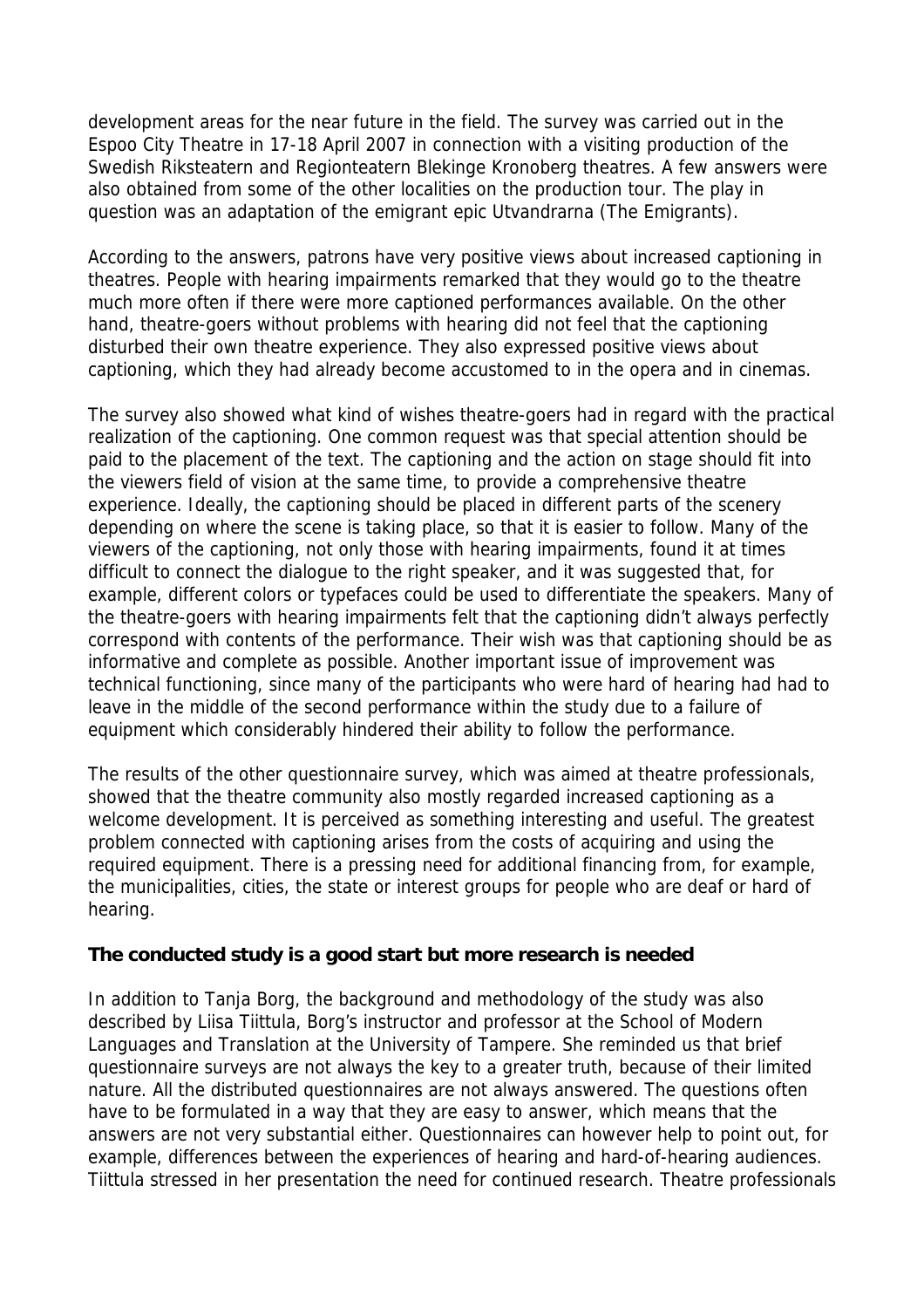should be interviewed and different financing models and international practices should be explored. There is also some international literature available on the subject – for example, a doctoral thesis touching upon the topic was published in Germany this year.

#### **Theatres are powerless alone – increasing captioning requires cooperation among different parties**

Chairman of the Association of Finnish Theatres, Matti A. Holopainen, spoke at the seminar about the way in which the theatrical community relates to captioning at a general level. He underscored that behind a theatre performance there is always a story, which the performance should, as its central task, strive to convey, even though theatre is about much more that verbal expression. He emphasized the importance of equal opportunities to enjoy theatre and reminded us of the challenges that changes in the age structure of the population at large, including theatre-goers, will pose for theatre performances in the future. Holopainen also described some of the technology that can be used in theatre-captioning. LED displays using bulbs to form the captioning have already been in use in Finland for relatively long, as well as video projector technology. Internationally, also individual captioning devices have been installed, such as text display screens attached to seat backs or eye-glasses with the text reflected on one lens. In the future, the prospects of mobile technologies for captioning should also be considered. Individual captioning devices are however expensive, and thus not very likely to enter widespread use in Finland very soon. Here we should rather focus on exploring educational and cooperation options with, for example, the opera or television, fields with a longer tradition of professional captioning.

#### **People with hearing impairments do not get their money's worth**

Planning officer Sami Virtanen from the Finnish Federation of the Hard of Hearing brought to the seminar the perspective of theatre-goers with hearing impairments. Virtanen himself considers the price of a theatre ticket too expensive if he is not offered the possibility to enjoy the performance to its full extent. Virtanen described how he has sometimes even had to seek out the original script of a play after the performance in order to grasp all the different nuances. As a person with a hearing impairment, he at present would choose foreign films, which are always subtitled, over live theatre performances. Finnish films are shown only with Swedish subtitles, which means that people with hearing impairments who cannot speak Swedish often miss out also on Finnish films. Work is carried out in the Finnish Federation of the Hard of Hearing to address this shortcoming as well.

## **Captioning and its practical requirements**

The practical work of subtitling was described by audiovisual translator Leo Bessonoff who has mainly prepared translations of foreign TV programs but has also subtitled theatre performances in Finnish. He spoke about adapting the reality of the script and performance into text form: how this takes place in practice and what kind of tools a captioner needs in order to realize the text in the best possible way. In Finland computer software products especially designed for captioning are not in very extensive use, and it